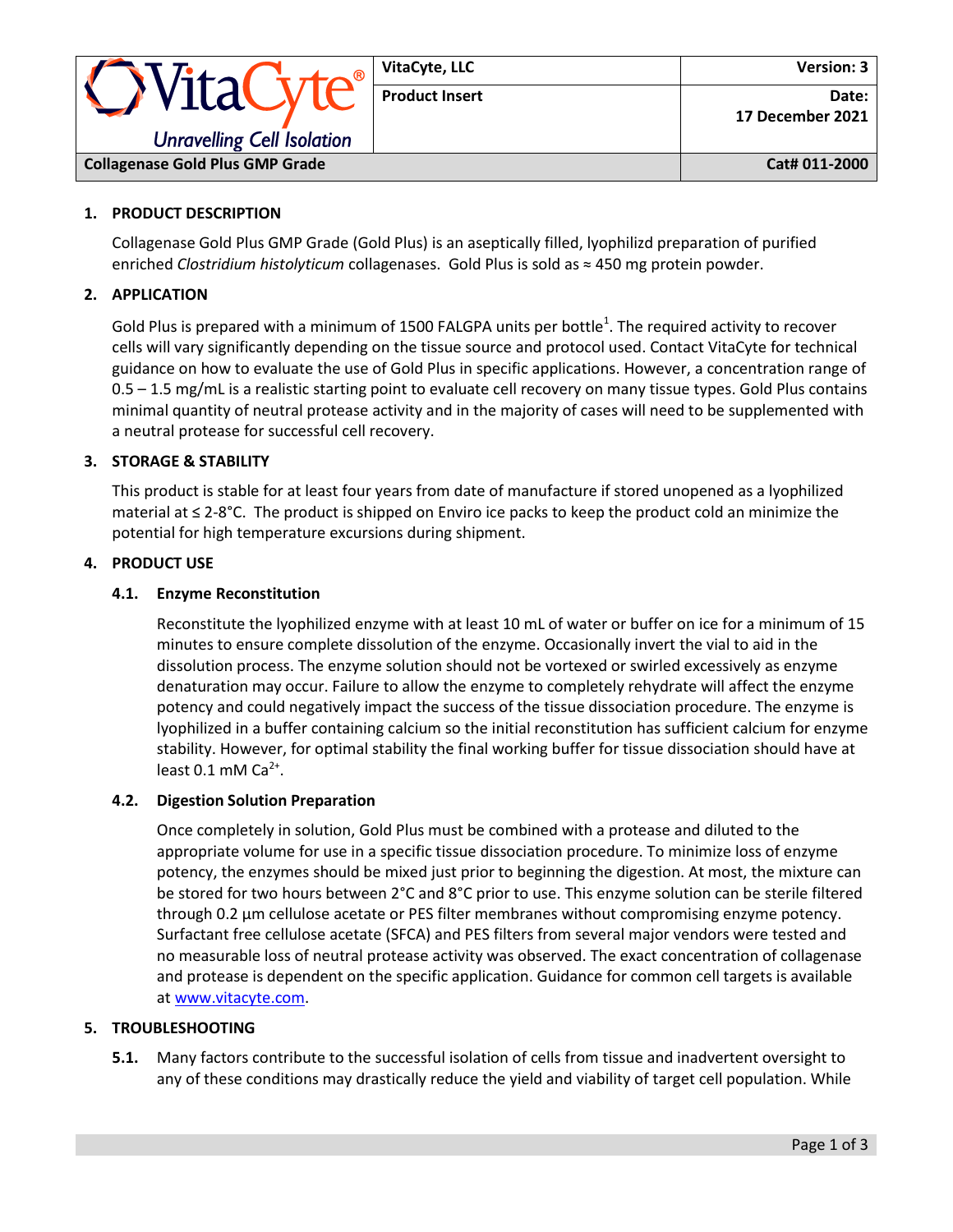| · WitaCivre<br><b>Unravelling Cell Isolation</b> | VitaCyte, LLC         | <b>Version: 3</b>         |
|--------------------------------------------------|-----------------------|---------------------------|
|                                                  | <b>Product Insert</b> | Date:<br>17 December 2021 |
| <b>Collagenase Gold Plus GMP Grade</b>           |                       | Cat# 011-2000             |

far from a complete list, the guidance below may help identify commonly encountered problems. Contact VitaCyte if this guidance does not help resolve specific issues.

- **5.2.** Prolonged or Incomplete Digestion may be caused by**:**
	- Loss of enzyme potency (activity)
	- Incomplete enzyme rehydration during reconstitution
	- Inappropriate enzyme dilution
	- Presence of enzyme inhibitors
	- Low incubation temperature
- **5.3.** Low Yield and/or Cell Viability
	- Prolonged organ/tissue warm ischemia time
	- Aggressive mechanical disruption
	- Extended incubation time
	- Elevated incubation temperature
	- Inappropriate enzyme dilution

# **6. ADDITIONAL INFORMATION**

## **6.1. Intended Use & Regulatory**

Gold Plus is for ex-vivo use only to recover cells from tissue. Guidance for use of reagents in clinical cell transplantation procedures is governed by local Institutional Review Boards and regional Health Authorities. Gold Plus is manufactured in accordance with the principles for clinical trial material outlined in Guidance Document Q7 Good Manufacturing Practice Guidance for Active Pharmaceutical Ingredients published by the FDA and ICH in September 2016. This product is labeled as 'GMP Grade' to indicate the quality system and manufacturing facility are consistent with requirements set forth in the above document. Guidance for the qualification and acceptance of reagents used in cell therapy applications can be found in the USP General Chapter <1043> Ancillary Materials for Cell, Gene, and Tissue-Engineered Products. Further details can be found on the VitaCyte Commitment to Quality document available upon request

# **6.2. Animal Origin**

No bovine derived animal products are used in any step of manufacturing Gold Plus. Collagenase is purified from culture supernatants of *C. histolyticum* that contain porcine gelatin derived from European pigs. All other media components and the purification process are all entirely animal origin free.

# **6.3. Manufacturing Summary**

Enzymes are purified from the culture supernatants results from the fermentation of native organisms. The purification processes use standard protein column chromatography and tangential flow filtration concentration and diafiltration techniques. The purification processes have been optimized to yield the highest purity attainable for each enzyme while minimizing undefined and contaminating protease activities. After characterization, the purified Gold Plus is sterile filtered in a